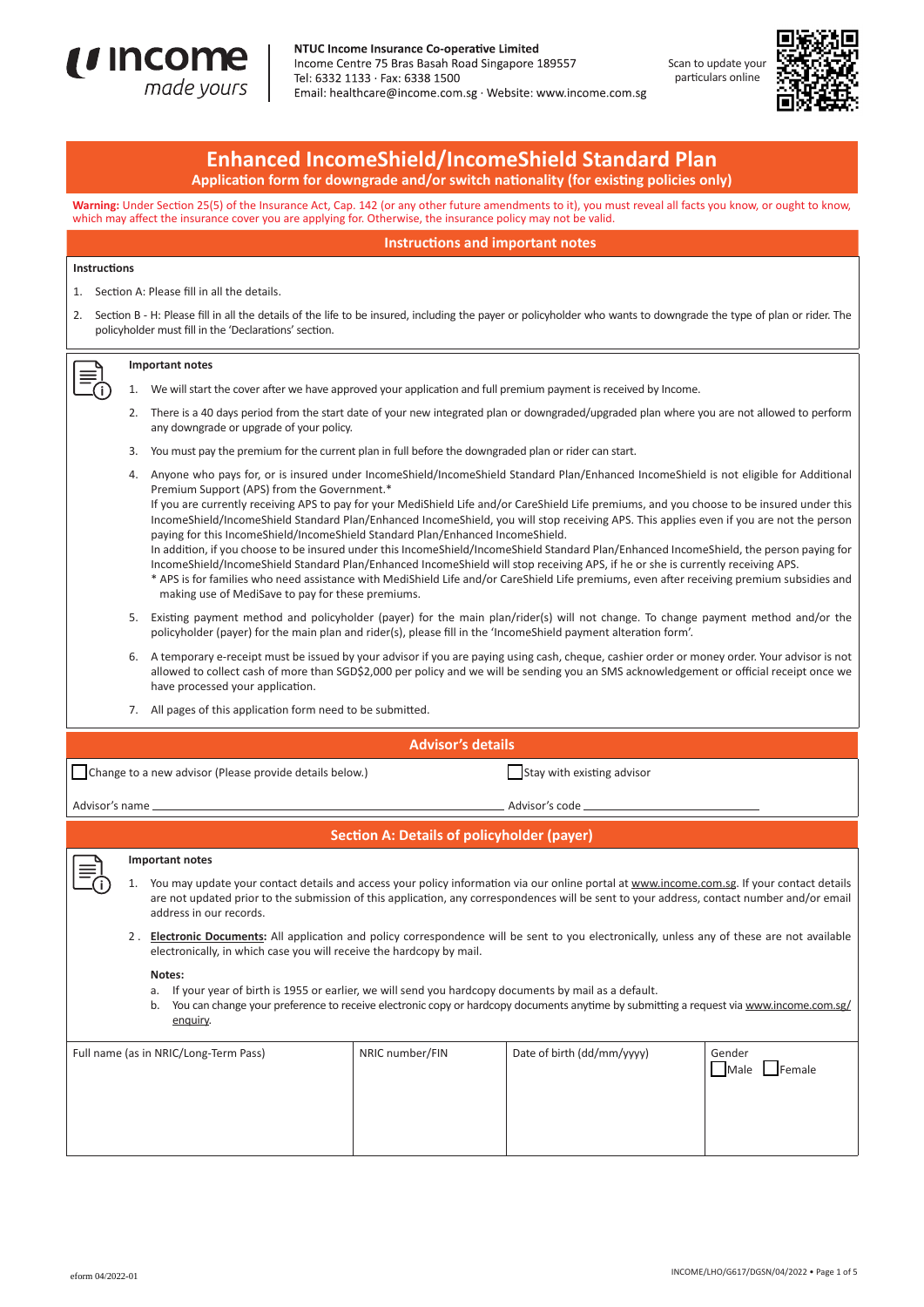| <b>Section B: Details of life to be insured</b>                                                                                                                                                                                                                                                                                                                                                                                                                                                             |                                                                                                                                                                                                                               |                                                                                                                                                                                                                                                                                               |  |  |  |  |
|-------------------------------------------------------------------------------------------------------------------------------------------------------------------------------------------------------------------------------------------------------------------------------------------------------------------------------------------------------------------------------------------------------------------------------------------------------------------------------------------------------------|-------------------------------------------------------------------------------------------------------------------------------------------------------------------------------------------------------------------------------|-----------------------------------------------------------------------------------------------------------------------------------------------------------------------------------------------------------------------------------------------------------------------------------------------|--|--|--|--|
| Life to be insured<br><b>You</b>                                                                                                                                                                                                                                                                                                                                                                                                                                                                            | Child<br>Husband or wife                                                                                                                                                                                                      | Father<br>Mother<br>Sibling                                                                                                                                                                                                                                                                   |  |  |  |  |
| Full name (as in NRIC/BC/Long-Term Pass)                                                                                                                                                                                                                                                                                                                                                                                                                                                                    | NRIC/BC number/FIN                                                                                                                                                                                                            | Policy number                                                                                                                                                                                                                                                                                 |  |  |  |  |
|                                                                                                                                                                                                                                                                                                                                                                                                                                                                                                             |                                                                                                                                                                                                                               |                                                                                                                                                                                                                                                                                               |  |  |  |  |
|                                                                                                                                                                                                                                                                                                                                                                                                                                                                                                             |                                                                                                                                                                                                                               |                                                                                                                                                                                                                                                                                               |  |  |  |  |
|                                                                                                                                                                                                                                                                                                                                                                                                                                                                                                             |                                                                                                                                                                                                                               |                                                                                                                                                                                                                                                                                               |  |  |  |  |
| Please complete below only if there is a change in your nationality. Please tick only one box.                                                                                                                                                                                                                                                                                                                                                                                                              |                                                                                                                                                                                                                               |                                                                                                                                                                                                                                                                                               |  |  |  |  |
| <b>Important notes</b>                                                                                                                                                                                                                                                                                                                                                                                                                                                                                      |                                                                                                                                                                                                                               |                                                                                                                                                                                                                                                                                               |  |  |  |  |
| 1. If you are changing nationality to Singapore Citizen or Singapore Permanent Resident, please send us a copy of your NRIC, Citizenship<br>certificate and MediShield Life issuance letter with this form. If you are currently covered under a non-integrated plan, we will automatically<br>integrate your plan with MediShield Life from your MediShield Life cover start date. Upon the start of this Integrated Shield Plan, any<br>existing Integrated Shield Plan will be automatically terminated. |                                                                                                                                                                                                                               |                                                                                                                                                                                                                                                                                               |  |  |  |  |
| complete Section C.                                                                                                                                                                                                                                                                                                                                                                                                                                                                                         | 2. For existing insured covered under Preferred, Advantage, Plan P, Plan A or Standard Plan and wish to maintain your plan, you need not                                                                                      |                                                                                                                                                                                                                                                                                               |  |  |  |  |
|                                                                                                                                                                                                                                                                                                                                                                                                                                                                                                             | 3. For existing insured covered under Basic, Enhanced C, Plan B or Plan C, we will automatically switch your existing main plan to a plan<br>corresponding to your new nationality type.                                      |                                                                                                                                                                                                                                                                                               |  |  |  |  |
| 4.                                                                                                                                                                                                                                                                                                                                                                                                                                                                                                          | To change your identification number, you must submit a valid foreign identification Number (FIN) or Singapore National Registration<br>Identification Card number (NRIC) issued by Immigration & Checkpoint Authority (ICA). |                                                                                                                                                                                                                                                                                               |  |  |  |  |
| <b>Singapore Citizen (SG)</b>                                                                                                                                                                                                                                                                                                                                                                                                                                                                               | <b>Singapore Permanent Resident (PR)</b>                                                                                                                                                                                      | Foreigner (FR)                                                                                                                                                                                                                                                                                |  |  |  |  |
| NRIC number:                                                                                                                                                                                                                                                                                                                                                                                                                                                                                                | NRIC number:                                                                                                                                                                                                                  | FIN number:                                                                                                                                                                                                                                                                                   |  |  |  |  |
| MediShield Life cover start date (dd/mm/yyyy):                                                                                                                                                                                                                                                                                                                                                                                                                                                              | Please give details of nationality:                                                                                                                                                                                           | Please give details of nationality:                                                                                                                                                                                                                                                           |  |  |  |  |
|                                                                                                                                                                                                                                                                                                                                                                                                                                                                                                             | MediShield Life cover start date (dd/mm/yyyy):                                                                                                                                                                                |                                                                                                                                                                                                                                                                                               |  |  |  |  |
|                                                                                                                                                                                                                                                                                                                                                                                                                                                                                                             |                                                                                                                                                                                                                               |                                                                                                                                                                                                                                                                                               |  |  |  |  |
| <b>Section C: Details of plan and rider</b>                                                                                                                                                                                                                                                                                                                                                                                                                                                                 |                                                                                                                                                                                                                               |                                                                                                                                                                                                                                                                                               |  |  |  |  |
| Important notes                                                                                                                                                                                                                                                                                                                                                                                                                                                                                             |                                                                                                                                                                                                                               |                                                                                                                                                                                                                                                                                               |  |  |  |  |
| 1.<br>or Assist Rider.                                                                                                                                                                                                                                                                                                                                                                                                                                                                                      |                                                                                                                                                                                                                               | For existing Plus Rider or Assist Rider policyholders, if you have chosen to downgrade your rider, your existing Plus Rider or Assist rider will<br>end immediately once the new rider has been approved and added to the main plan. You will not be allowed to change back to the Plus Rider |  |  |  |  |
| Rider.                                                                                                                                                                                                                                                                                                                                                                                                                                                                                                      |                                                                                                                                                                                                                               | 2. If you choose to only downgrade your plan and you have an existing Plus Rider or Assist Rider, you will keep your existing Plus Rider or Assist                                                                                                                                            |  |  |  |  |

- 3. Refer below for what is a plan upgrade and downgrade.
- 4. For existing Deluxe Care Rider policyholders, if you have chosen the Classic Care Rider, your Deluxe Care Rider will end immediately once the Classic Care Rider has been approved and added to the main plan. Once you have downgraded to the Classic Care Rider, any request for an upgrade back to the Deluxe Care Rider is subject to our underwriting and acceptance.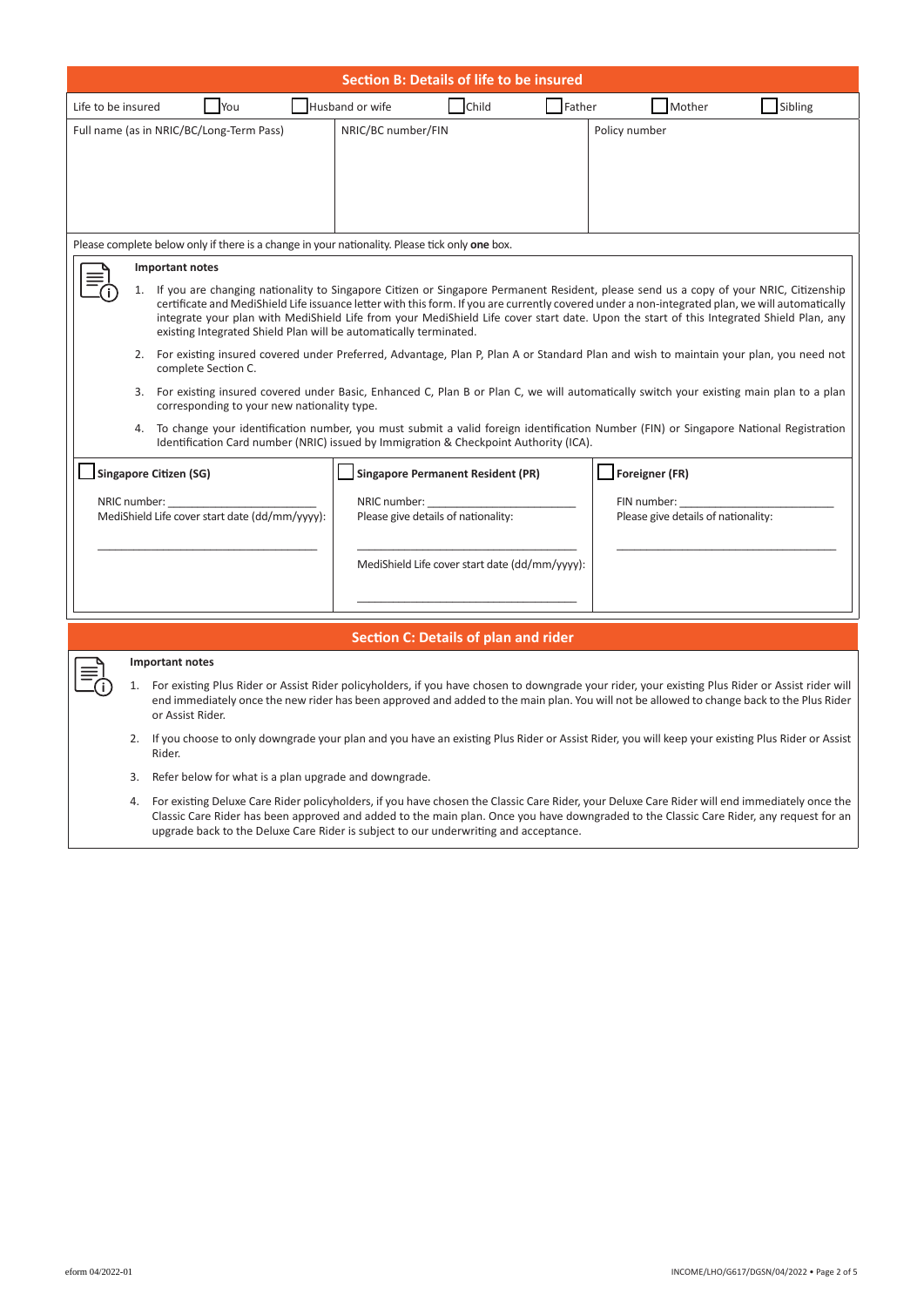|                                                                                                                                                                                                                                                                                                                                                                                                                                                                              |                                                                                                                                                                                                                                                    | New main plan                |                           |                          |                           |  |
|------------------------------------------------------------------------------------------------------------------------------------------------------------------------------------------------------------------------------------------------------------------------------------------------------------------------------------------------------------------------------------------------------------------------------------------------------------------------------|----------------------------------------------------------------------------------------------------------------------------------------------------------------------------------------------------------------------------------------------------|------------------------------|---------------------------|--------------------------|---------------------------|--|
|                                                                                                                                                                                                                                                                                                                                                                                                                                                                              |                                                                                                                                                                                                                                                    | <b>Enhanced IncomeShield</b> |                           |                          | <b>IncomeShield</b>       |  |
|                                                                                                                                                                                                                                                                                                                                                                                                                                                                              |                                                                                                                                                                                                                                                    | <b>Preferred</b>             | Advantage                 | <b>Basic</b>             | <b>Standard Plan</b>      |  |
| Existing main plan                                                                                                                                                                                                                                                                                                                                                                                                                                                           | <b>Enhanced IncomeShield Preferred</b>                                                                                                                                                                                                             |                              | Downgrade                 | Downgrade                | Downgrade                 |  |
|                                                                                                                                                                                                                                                                                                                                                                                                                                                                              | <b>IncomeShield Plan P</b>                                                                                                                                                                                                                         |                              |                           |                          |                           |  |
|                                                                                                                                                                                                                                                                                                                                                                                                                                                                              | <b>Enhanced IncomeShield Advantage</b>                                                                                                                                                                                                             | Upgrade                      |                           |                          |                           |  |
|                                                                                                                                                                                                                                                                                                                                                                                                                                                                              | <b>IncomeShield Plan A</b>                                                                                                                                                                                                                         |                              | Upgrade                   |                          |                           |  |
|                                                                                                                                                                                                                                                                                                                                                                                                                                                                              | <b>Enhanced IncomeShield Basic</b>                                                                                                                                                                                                                 |                              |                           |                          |                           |  |
|                                                                                                                                                                                                                                                                                                                                                                                                                                                                              | <b>IncomeShield Standard Plan</b>                                                                                                                                                                                                                  |                              |                           | Upgrade                  |                           |  |
|                                                                                                                                                                                                                                                                                                                                                                                                                                                                              | <b>IncomeShield Plan B</b>                                                                                                                                                                                                                         |                              |                           |                          |                           |  |
|                                                                                                                                                                                                                                                                                                                                                                                                                                                                              | <b>Enhanced IncomeShield Enhanced C</b>                                                                                                                                                                                                            |                              |                           |                          | Upgrade                   |  |
|                                                                                                                                                                                                                                                                                                                                                                                                                                                                              | <b>IncomeShield Plan C</b>                                                                                                                                                                                                                         |                              |                           |                          |                           |  |
|                                                                                                                                                                                                                                                                                                                                                                                                                                                                              |                                                                                                                                                                                                                                                    |                              |                           | <b>New rider</b>         |                           |  |
|                                                                                                                                                                                                                                                                                                                                                                                                                                                                              |                                                                                                                                                                                                                                                    |                              |                           | <b>Deluxe Care Rider</b> | <b>Classic Care Rider</b> |  |
|                                                                                                                                                                                                                                                                                                                                                                                                                                                                              | <b>Plus Rider</b>                                                                                                                                                                                                                                  |                              |                           | Downgrade                |                           |  |
| Existing rider                                                                                                                                                                                                                                                                                                                                                                                                                                                               | <b>Deluxe Care Rider</b>                                                                                                                                                                                                                           |                              |                           |                          | Downgrade                 |  |
|                                                                                                                                                                                                                                                                                                                                                                                                                                                                              | <b>Assist Rider</b>                                                                                                                                                                                                                                |                              |                           | Upgrade                  |                           |  |
|                                                                                                                                                                                                                                                                                                                                                                                                                                                                              | <b>Classic Care Rider</b>                                                                                                                                                                                                                          |                              |                           |                          |                           |  |
|                                                                                                                                                                                                                                                                                                                                                                                                                                                                              | Type of plan: The life to be insured can only downgrade to a plan based on their nationality.                                                                                                                                                      |                              |                           |                          |                           |  |
| Enhanced IncomeShield/IncomeShield Standard Plan<br>Standard Plan<br>Advantage (SG, PR or FR)<br>Basic (SG, PR or FR)<br>Downgrade rider                                                                                                                                                                                                                                                                                                                                     |                                                                                                                                                                                                                                                    |                              |                           |                          |                           |  |
|                                                                                                                                                                                                                                                                                                                                                                                                                                                                              | Deluxe Care Rider (This applies for Plus Rider policyholders only.)                                                                                                                                                                                |                              | <b>Classic Care Rider</b> |                          |                           |  |
|                                                                                                                                                                                                                                                                                                                                                                                                                                                                              | We will inform you the date that the Downgrade will take effect. However, if you wish to effect the downgrade upon your existing plan's renewal date, please<br>tick the below box.                                                                |                              |                           |                          |                           |  |
|                                                                                                                                                                                                                                                                                                                                                                                                                                                                              | Downgrade to the selected plan/rider upon policy renewal. This request must reach us within 60 days from renewal date.                                                                                                                             |                              |                           |                          |                           |  |
| Note: The new plan/rider's benefits/premiums may be subject to changes upon your renewal. If you are only downgrading your existing rider during 2<br>months period before your main plan is due for renewal, the start date for the new rider(s) will be the same as the renewal date for the main plan. The start<br>date of the main plan and rider(s) will be shown in the Policy Certificate.                                                                           |                                                                                                                                                                                                                                                    |                              |                           |                          |                           |  |
|                                                                                                                                                                                                                                                                                                                                                                                                                                                                              | Termination of existing rider:                                                                                                                                                                                                                     |                              |                           |                          |                           |  |
|                                                                                                                                                                                                                                                                                                                                                                                                                                                                              | Plus/Assist/Deluxe Care/Classic Care Rider                                                                                                                                                                                                         | Daily Cash Rider             | Child Illness Rider       |                          |                           |  |
| The selected rider(s) above will end on the date before the new plan starts. If no new plan is selected, please submit the 'IncomeShield policy alteration<br>form' for termination.                                                                                                                                                                                                                                                                                         |                                                                                                                                                                                                                                                    |                              |                           |                          |                           |  |
|                                                                                                                                                                                                                                                                                                                                                                                                                                                                              | SG: Singapore Citizen PR: Singapore Permanent Resident FR: Foreigner                                                                                                                                                                               |                              |                           |                          |                           |  |
|                                                                                                                                                                                                                                                                                                                                                                                                                                                                              | Section D: Client Acknowledgement (upgrading/downgrading your Integrated Shield plan)                                                                                                                                                              |                              |                           |                          |                           |  |
|                                                                                                                                                                                                                                                                                                                                                                                                                                                                              | Your advisor is required to explain the following to you if you are upgrading/downgrading your Integrated Shield plan. (This does not apply for direct marketing.)                                                                                 |                              |                           |                          |                           |  |
| I confirm that my advisor has explained to my satisfaction the implications associated with this switch/replacement and, based on his/her<br>recommendation, I agree to proceed with the switch/replacement of my existing Integrated Shield Plan. I am aware that each life to be insured can only<br>have one Integrated Shield Plan. Once this policy commences, the existing Integrated Shield Plan covering the life to be insured will be automatically<br>terminated. |                                                                                                                                                                                                                                                    |                              |                           |                          |                           |  |
| My advisor has explained to me the implications associated with this switch/replacement. I am aware that the implications that may arise from a switch/<br>replacement could outweigh any potential benefit such as:                                                                                                                                                                                                                                                         |                                                                                                                                                                                                                                                    |                              |                           |                          |                           |  |
| The new policy may offer a lower level of benefit at a higher cost or same cost, or offer the same level of benefit at higher cost and, the new<br>policy may be less suitable for me.                                                                                                                                                                                                                                                                                       |                                                                                                                                                                                                                                                    |                              |                           |                          |                           |  |
|                                                                                                                                                                                                                                                                                                                                                                                                                                                                              | If I am switching to this plan and I have existing medical conditions that are currently covered by my existing plan, I am aware that I may lose<br>$\bullet$<br>coverage for those conditions                                                     |                              |                           |                          |                           |  |
|                                                                                                                                                                                                                                                                                                                                                                                                                                                                              | If I am replacing my existing plan by upgrading to this plan and I have existing medical conditions that are currently covered by my existing plan,<br>$\bullet$<br>I am aware that I may not be given the enhanced benefits for those conditions. |                              |                           |                          |                           |  |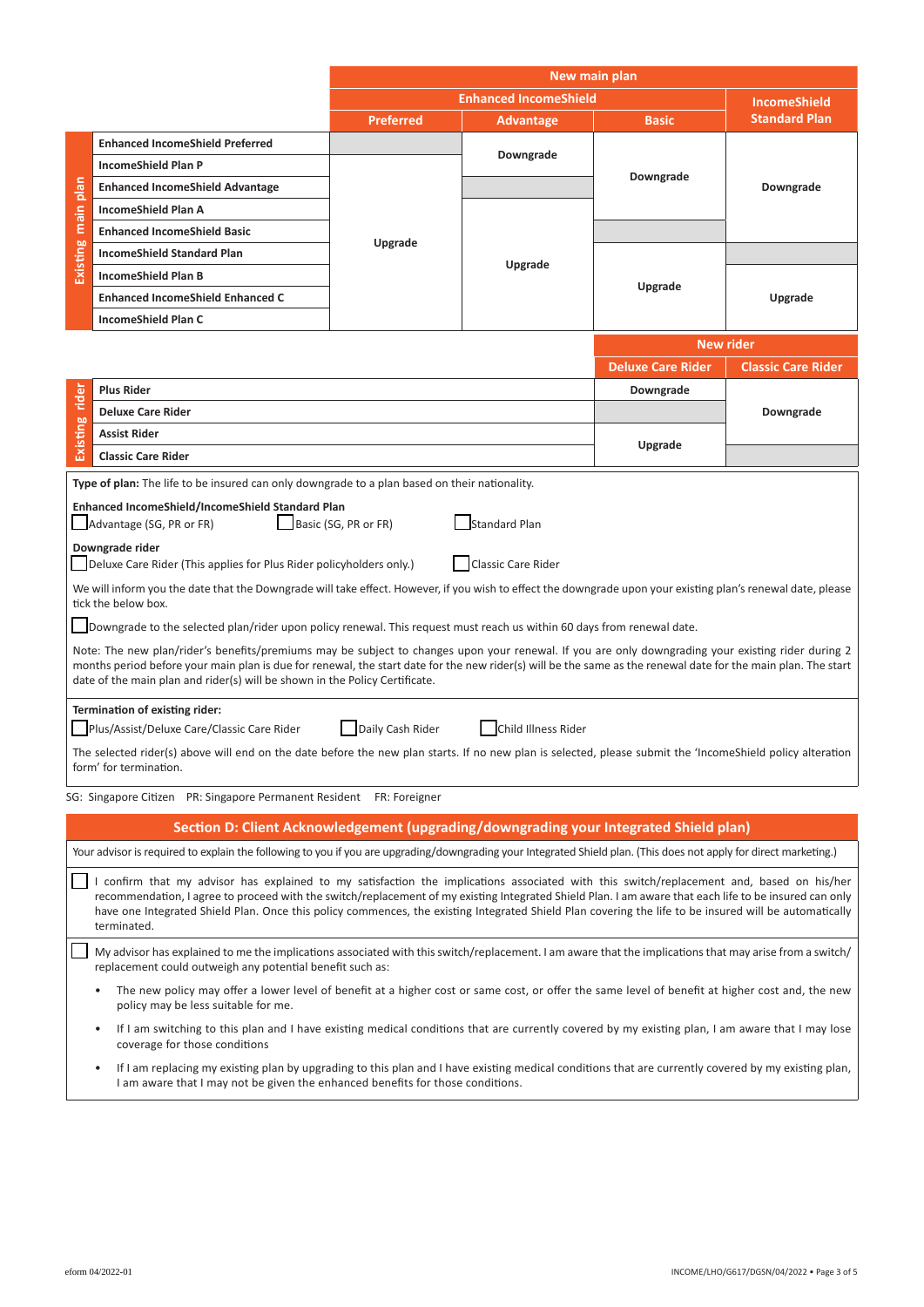# **Section E: Declaration to Central Provident Fund Board (CPFB)**

### 1. **Authorisation by CPF account holder (applicant)**

I authorise the Central Provident Fund Board (the "CPFB") to deduct premium(s) due for the Life/Lives to be Insured as named under this application (the "Life/Lives to be Insured") from my MediSave account (including any new MediSave account(s) which I may have arising from obtaining Singapore Permanent Resident status or otherwise) in accordance with the provisions of the Central Provident Fund Act (Chapter 36), the MediShield Life Scheme Act (Act No. 4 of 2015) and the respective subsidiary legislation made thereunder and as amended from time to time and subject to all terms and conditions as may be imposed by the CPFB from time to time for the purposes of the Private Medical Insurance Scheme (or by such other name as it may be referred to from time to time) (PMIS).

I authorise the CPFB to disclose information/seek information on a confidential basis to/from any Insurer(s) for the PMIS in respect of the insurance cover issued following this application. Such information includes but is not limited to:

- (i) payment and amount of premiums due, including the deduction of premiums from my MediSave account and my MediSave account balance;
- (ii) the making of refunds under the PMIS, as the CPFB shall reasonably consider appropriate; and
- (iii) the amount of premium subsidies for the Life/Lives to be Insured and the amount of additional premium applicable to the Life/Lives to be Insured.

#### 2. **Consent of the applicant and Life/Lives to be Insured**

I/We, the Life/Lives to be Insured named under this application, hereby consent to the transfer and disclosure, at any time and without notice to me/ us, of any medical information on me/us, in the Insurer's or the CPFB's possession, between the Insurer and the CPFB for the purpose of assessing the insurability of me/us and/or the making of a claim under the PMIS.

- 3. **Automatic termination of existing integrated medical insurance plan(s) for Life/Lives to be Insured under certain circumstances** Subject to the relevant laws and terms and conditions, I understand that:
	- (i) Upon the commencement of this IncomeShield/IncomeShield Standard Plan/Enhanced IncomeShield cover, any other existing Integrated Shield Plan (if any) under the PMIS in favour of the Life/Lives to be Insured shall automatically terminate; and
	- (ii) Upon the commencement of another Integrated Shield Plan in favour of the Life/Lives to be Insured, this IncomeShield/IncomeShield Standard Plan/Enhanced IncomeShield cover of the Life/Lives to be Insured shall automatically terminate.

# **Section F: Personal Data Use Statement**

By providing the information and submitting this application or transaction, I/we consent and agree to NTUC Income Insurance Co-operative Limited ("Income"), its representatives, agents, relevant third parties (referred to in Income's Privacy Policy at https://www.income.com.sg/privacy-policy), Income's appointed insurance intermediaries and their respective third party service providers and representatives (collectively "Income Parties") to collect, use, and disclose any personal data in this form or obtained from other sources, including existing personal data provided, any future updates and subsequent information on my/our health or financial situation (collectively "personal data") for the purposes of processing and administering my/our insurance application or transaction, managing my/our relationship and policies with Income including providing me/us with financial advice/financial planning services, sending me/us corporate communication and information on products and/or services related to my/our ongoing relationship with Income, conducting research and data analytics, and in the manner and for other purposes described in Income's Privacy Policy.

Where the personal data of another person(s) (for example, personal data of the insured person, my family, employee, payee/payer or beneficiary) is provided by me/us (whether in this or subsequent submissions) or from other sources to Income Parties, I/we represent and warrant that:

- I/we have obtained their consent for the collection, use and disclosure of their personal data; and
- I am/we are authorised to give any authorisation and approval on their behalf

for the purposes as set out in this Personal Data Use Statement.

Please refer to Income's Privacy Policy (https://www.income.com.sg/privacy-policy) for more information, including access and correction to personal data and consent withdrawal.

# **Section G: Declarations**

I cannot alter any of the wordings in this application form. Any attempt to do so will have no effect.

I declare that the answers given in this application are true, correct and complete. I accept full responsibility for them, whether written by me or by anyone else on my behalf. I have not withheld any material information. If it is discovered later that material information is not disclosed in this form, I will not be entitled to rely on the defence that the information was disclosed for or in the records of other policies with you. I agree that this application and other written answers, statements, information or declarations I have made or which have been made on my behalf will form the basis of the contract of insurance between the policyholder and Income. If anything is untrue, incorrect or incomplete, the insurance policy will not be valid.

I will notify Income immediately if there is any change in the state of my or the Insured's health, or if I or the Insured plan to seek medical consultation, investigation, or treatment between the date of this application and the start date of this cover. If I fail to do so, you may add special terms to the policy or declare the policy as void, and I may not receive any benefits under the policy.

I understand that I may receive correspondences for this application and my policy documents electronically (collectively "policy e-document"). I agree that Income can notify me by email or SMS to retrieve and read my policy e-documents via secure online access.

I agree that Income will not be responsible to me (or any other person) if I fail to:

- a. provide Income my correct email address or mobile number;
- b. inform Income of any update or change to my email address or mobile number; or
- keep the password to access the policy e-documents confidential.

I understand that the policy e-documents are considered delivered and received, upon my receipt of your SMS or email notification on the availability of the policy e-documents via secure online access.

I confirm that I understand and agree to the collection, use and disclosure of my personal data as stated in the "Personal Data Use Statement" (PDUS) above. I further confirm on the representation and warranty made in the PDUS.

For the purpose of this application, I authorise, consent and agree to:

- a. the medical source, insurance office, reinsurer, organisation to release to Income any medical or relevant information to do with me or the Insured whether Income accepts this application or not;
- b. Income and its relevant third parties stated in Income's Privacy Policy to collect from, use and/or disclose to any medical source, insurance office, reinsurer, or organisation any medical or relevant information to do with me or the Insured; and
- c. Income or any of its approved medical examiners or laboratories to perform the necessary medical assessment and tests for Income to underwrite and evaluate me or the Insured's health status or condition in relation to this application.

I agree that a copy of this authorisation is valid and binding as an original copy.